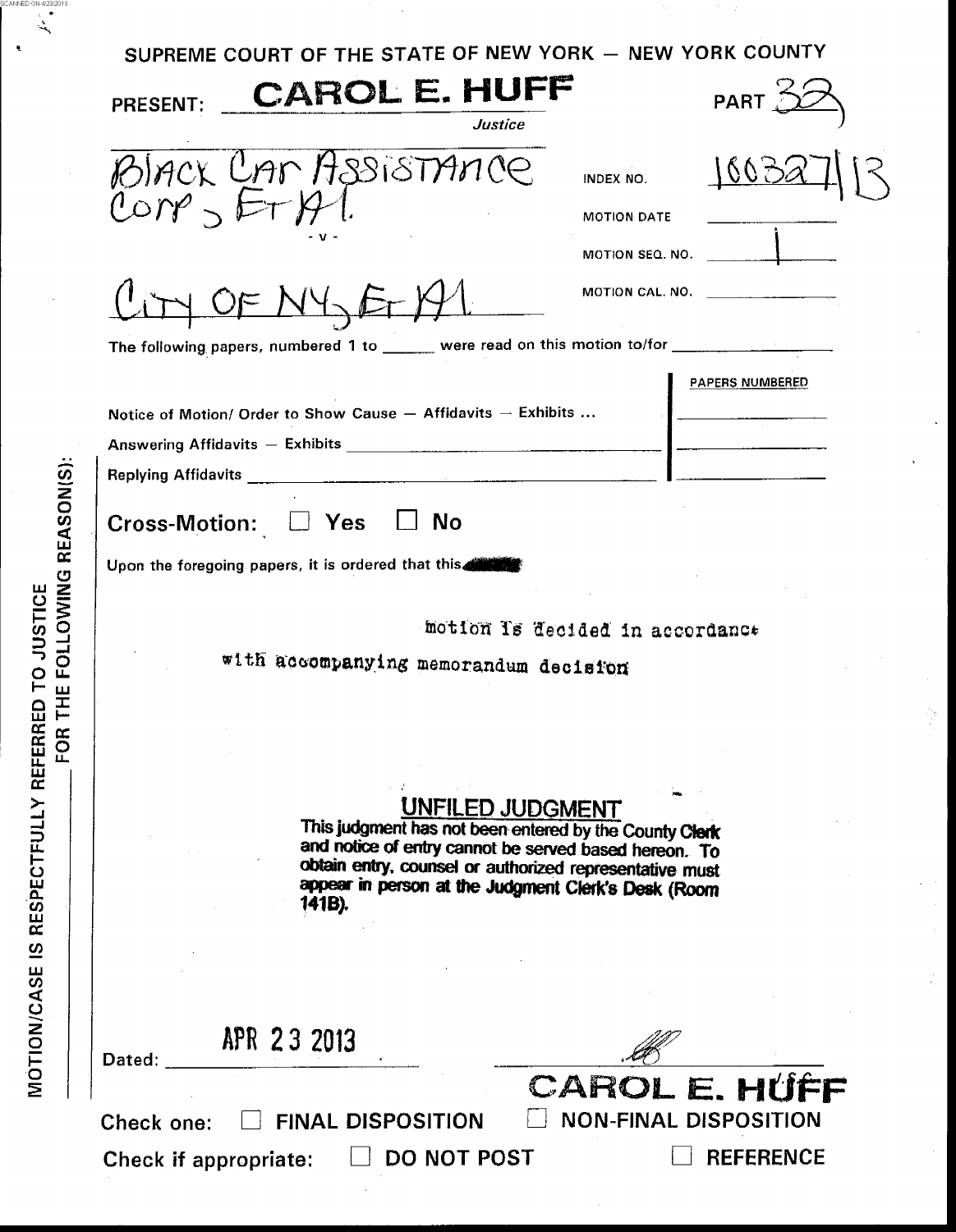## SUPREME COURT OF THE STATE OF NEW YORK COUNTY OF NEW *YON:* PART 32

BLACK CAR ASSISTANCE CORPORATION, THE LIVERY ROUND TABLE, INC., DIAL 7 CAR & LIMOUSINE SERVICE, INC., DIAL CAR, INC., ELITE LIMOUSINE PLUS, INC., FAST OPERATING CORP., DBA CAMEL CAR AND LIMOUSINE CORPORATE CAR INC., ROYAL DISPATCH SERVICES, INC., VITAL TRANSPORTATION, INC., ARTHUR HARRIS, and ALEXANDER REYF, SERVICE, INTA-BORO **ACES,** INC., LOVE

Index No. 100327/13

## Petitioners, : **UNFILED JUDGMENT**<br>This judgment has not been entered by the County Clerk UNFILED JUDGMENT

- against -

and notice of entry cannot be served based hereon. To<br>obtain entry, counsel or authorized managed hereon. To obtain entry, counsel or authorized representative must<br>appear in person at the Judgment Clerk's Deals for the appear in person at the Judgment Clerk's Desk (Room) THE CITY OF NEW YORK: MICHAEL R. BLOOMBERG, in his official capacity as Mayor of New York City; the NEW YORK CITY TAXI & LIMOUSINE COMMISSION, a charter-rnandated agency; and DAVID YASSKY, in his official capacity as : Chairman and Commissioner of the New York City Taxi  $&$  Limousine Commission,

Respondents. :

:

 $\mathbf{r}$ 

 $\ddot{\phantom{a}}$ 

CAROL E. HUFF, J.:

In this Article 78 proceeding, petitioners seek to enjoin implementation of a proposed "e-

hail" pilot program for medallion taxis.

The twelve-month e-hail program (the "Program") would enable passengers who have an app on their smartphone to communicate with a medallion taxi to request a pickup. The taxi driver, who would have a corresponding device and app, would confirm the request, indicate that the taxi is "off-duty" and procced to pick up the passenger.

As stated in the Resolution Approving a Pilot Program to Evaluate Electronic Hail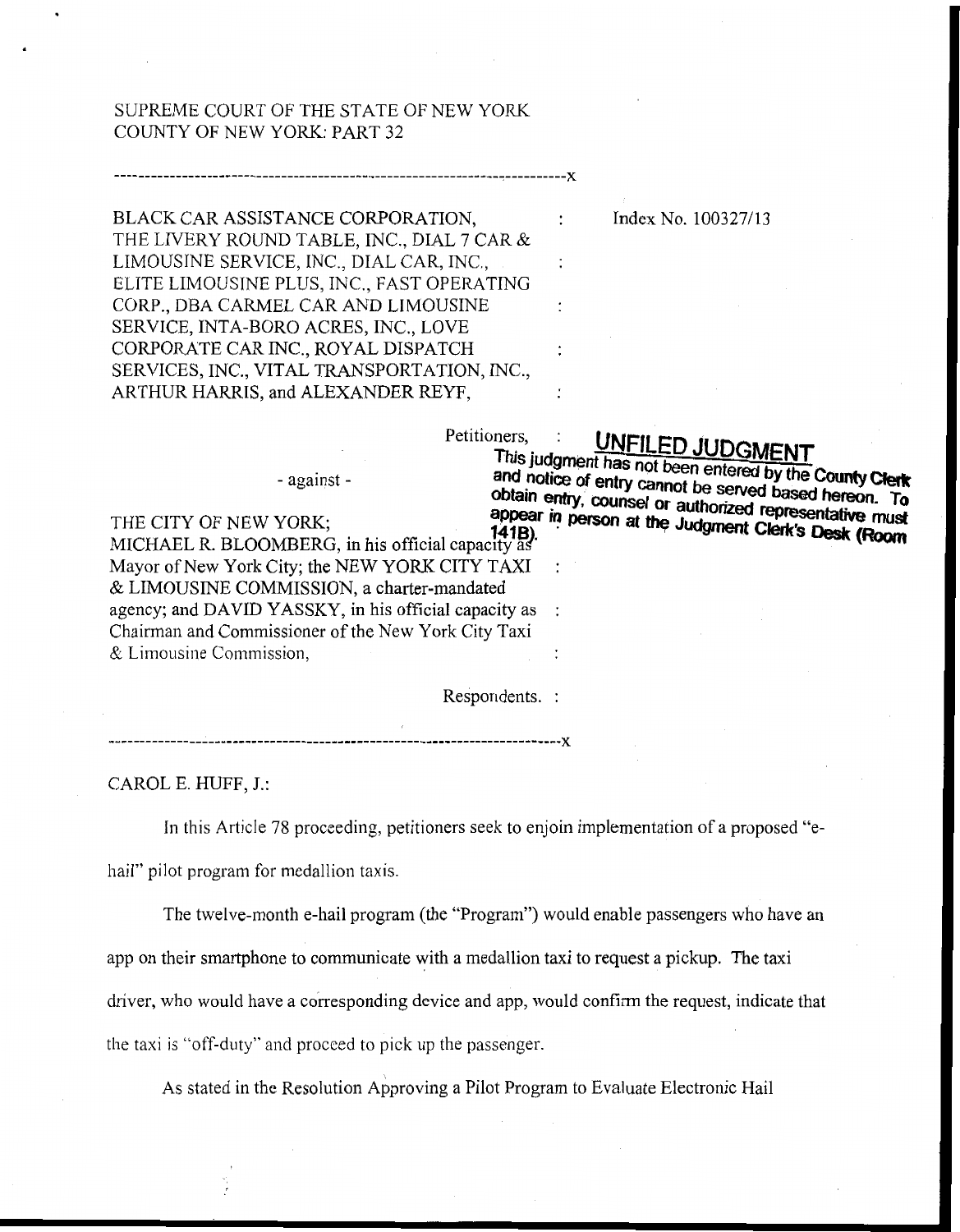Applications ("Program Resolution"), adopted by respondent New York City Taxi and Limousine Commission ("TLC") on December **13,20** 12, the Program would last for twelve months, app providers would be subject to the approval of the TLC, and fares could be paid clectronically through the e-hail app. The Prograni would be restricted in Manhattan south of 59<sup>th</sup> Street to a half-mile pickup range, and elsewhere to a mile and a half. Certain areas, such as airports and places with provisions for taxi lines, would be excepted; e-hail requests must not disclose the passenger's desired destination or other information about the passenger; and authorized apps must allow for "one-touch" acceptance of e-hails by the taxi driver. All licensed taxi drivers in the city are eligibIe to participate in the Program, but participation is optional.

Petitioners are, with one exception (Arthur Harris, an elderly person who does not own a smartphone), entities that represent or have financial interests in businesses that operate vehicles known as black cars or livery or for-hire cars (collectively, "black cars"). Black cars are distinguished from yellow medallion taxis in that, at least generally, they can be summoned by pre-arrangement through electronic communication devices (including phones, radios and, notably, apps for e-hailing), while taxis are procured by street hails. Petitioners contend that the Program will impermissibly blur the distinction between black cars and taxis deliberately set by legislative action.

Petitioners allege seven causes of action: First, that the Program violates New **York** City Administrative Code *5* 19-5 1 l(a), which requires licenses for communications systems used for arranging pickups; second, that the Program violates NYC Admin. Code § 19-507(a)(2), which prohibits drivcrs from refusing to pick up passengers without justifiable grounds; third, that the Program is not a permissible pilot program as provided for in NY City Charter *5* 2303; fourth,

-2-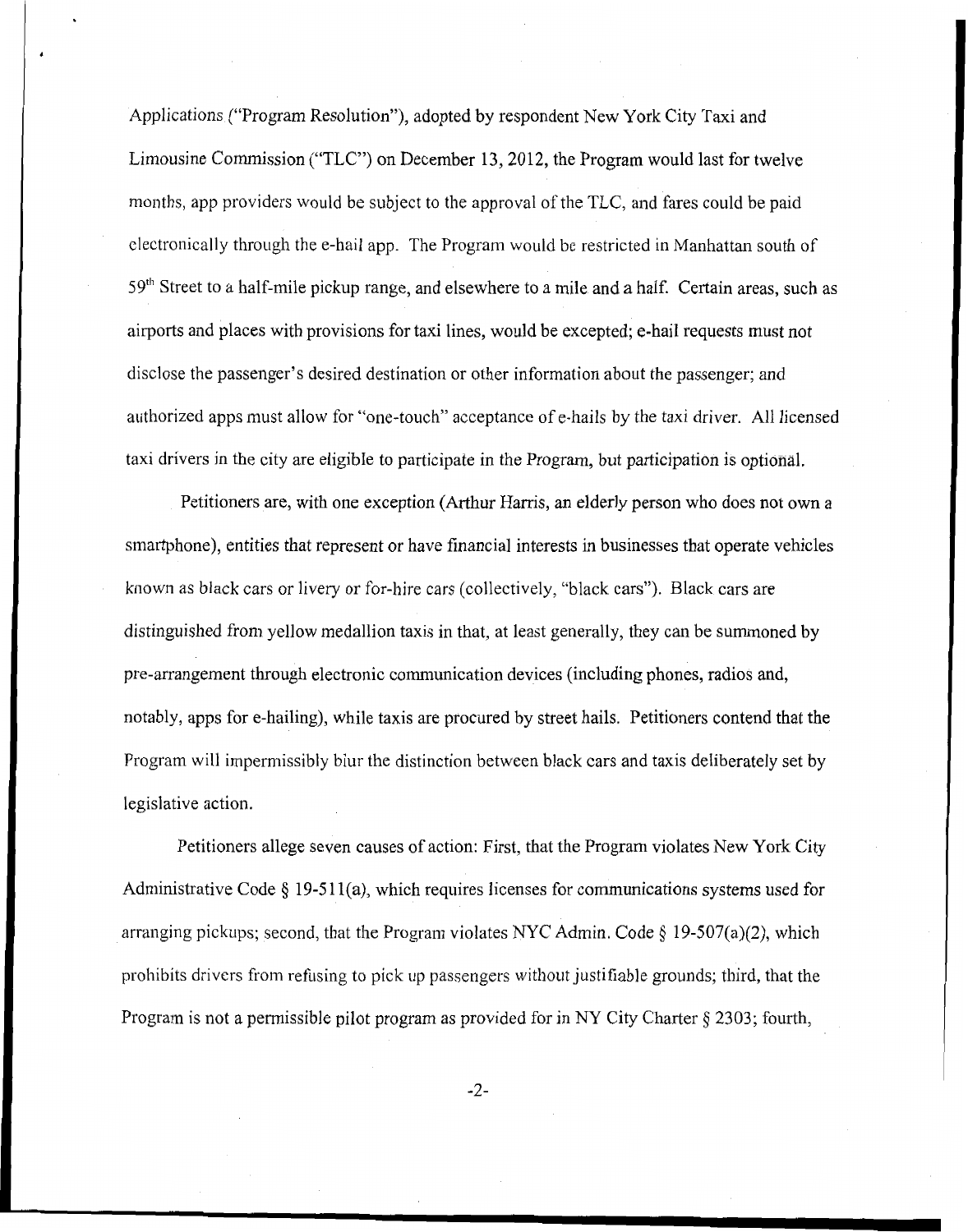that respondents failed to follow procedures required for rules changes pursuant to the New York City Adiministrative Procedure Act; fifth, that the TLC failed to follow its own rules for implemcnting pilot programs; sixth, that the Program violates the State Environmental Quality Review Act (SEQRA, *6* NYCRR *5* 617) and the City Environmental Quality Review rules (CEQR, 62 RCNY **4 5-0** 1 et seq,), because the TLC failed to perform a review of the Program's potential environmental impacts; and seventh, that the Program violates New York City Human Rights Law **8** 8-107(4) because it will have a disparate, discriminatory impact on the elderly.

By order dated April 8, 2013, Metropolitan Taxicab Board of Trade was given leave to intervene as a respondent.

This proceeding, brought pursuant to CPLR 7801 and 7803(3), is in the nature of mandamus to review. *See* Scherbvn v Wayne-Finger Lakes Bd. of Co-op. Educ. *Sew.,* 77 NY2d 753,757-78 (1991) (citations omitted):

In a proceeding in the nature of mandamus to review . . . a court examines an administrative action involving the exercise of discretion. . . [N]o quasi-judicial hearing is required; the petitioner need only be given an opportunity "to be heard" and to submit whatever evidence he or she chooses and the agency may consider whatever evidence is at hand, whether obtained through a hearing or otherwise. The standard of review in such a proceeding is whether the agency determination was arbitrary and capricious or affected by an error of law.

**A** threshold issue is petitioners' claim that the Program is merely a "faux" pilot program not authorized by the Charter. In their third cawe of action petitioners contend that respondents acted beyond their powers in implementing the Program. The Charter provides: "The jurisdiction, powers and duties of the [TLC] shall include the regulation and supervision of the business and industry of transportation of persons by licensed vehicles for hire in the city, pursuant to provisions of this chapter." *NY* City Charter *5* 2303(a).

-3-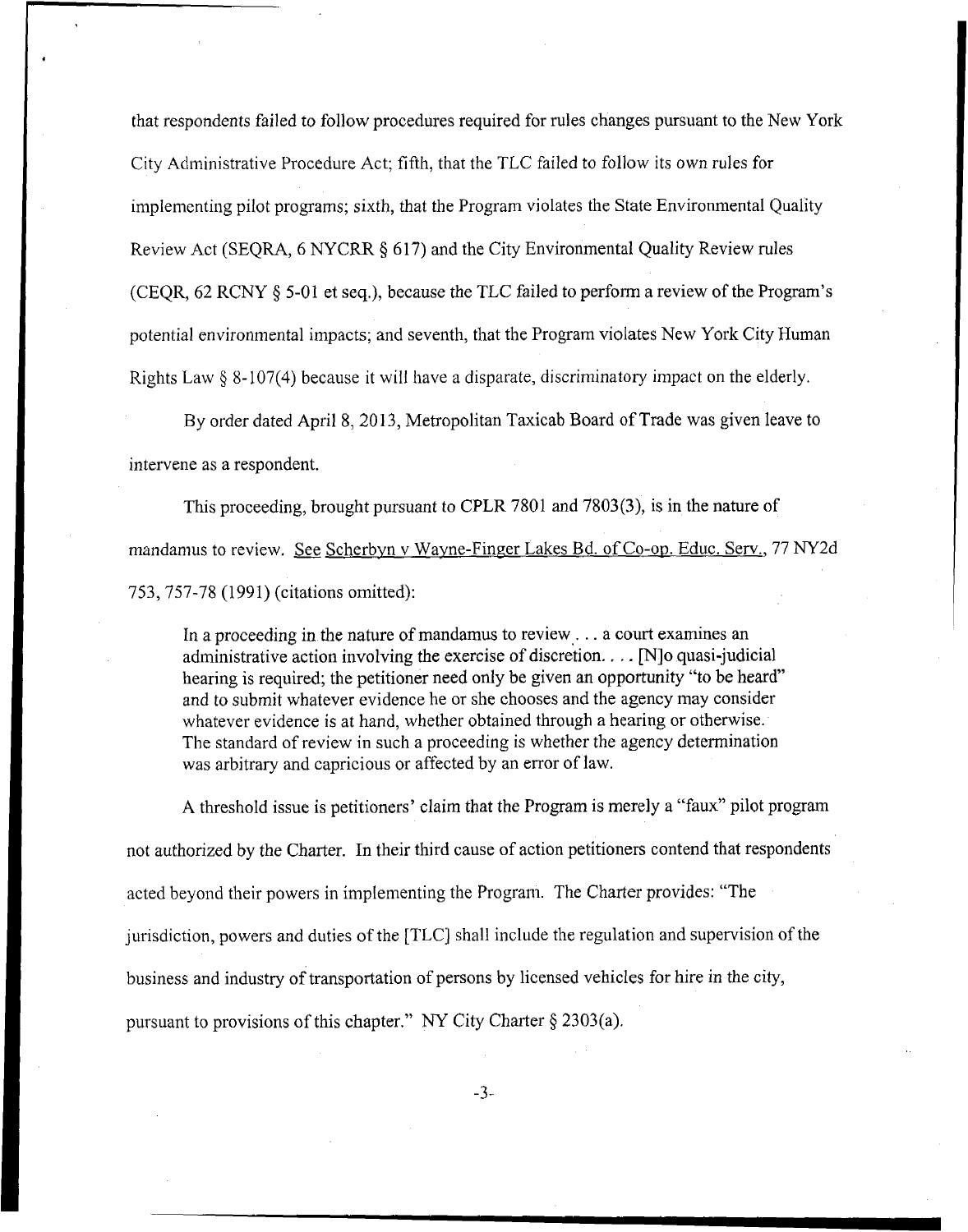Such regulation and supervision shall extend to: . . . The development and effectuation of a broad public policy of tramportation affected by this chapter as it relates to forms of public transportation in the city, including innovation and experimentation in relation to type and design of equipment, modes of service and manner of operation, which for limited purposes and limited periods of time may depart from the requirements otherwise established for licensed vehicles pursuant to this chapter.

NY City Charter  $\S$  2303(b)(9).

Title 35 of the Rules of the City of New York ("RCNY") contains rules applicable to the TLC. 35 RCNY **8** 52-21(a) affirms that "experimentation through pilot programs [authorized by the Charter] may, for limited purposes and limited periods of time, depart from the requirements established in these Rules."

Petitioners focus on the requirement for "limited purposes and limited periods of time" in defining a pilot program, arguing that the Program has neither.

In contending that the Program is not time-limited, petitioners assert that effectively it is an implementation that cannot be reversed once in place. They argue that the TLC, after it withdrew contested proposed rule changes that would have implemented a permanent program, then proposed the experimental Program as a way to get around the process for rules changes. However, the Program's twelve-month time limitation clearly constitutes a "limited period." When the period is over, neither the TLC nor any other respondent can install the Program permanently by fiat, but still must hold hearings and adhere to other rules changing procedures. That an e-hail system might eventually be permanently implemented because the Program proved to be popular, effective and lawful is not a valid argument against it. Petitioners do not dispute that the TLC has implemented other pilot programs for as long as thirteen months without challenge. See Ashwini Chhabra 2/22/13 Aff., 144. In Samuelson v Yassky, 29 Misc3d

-4-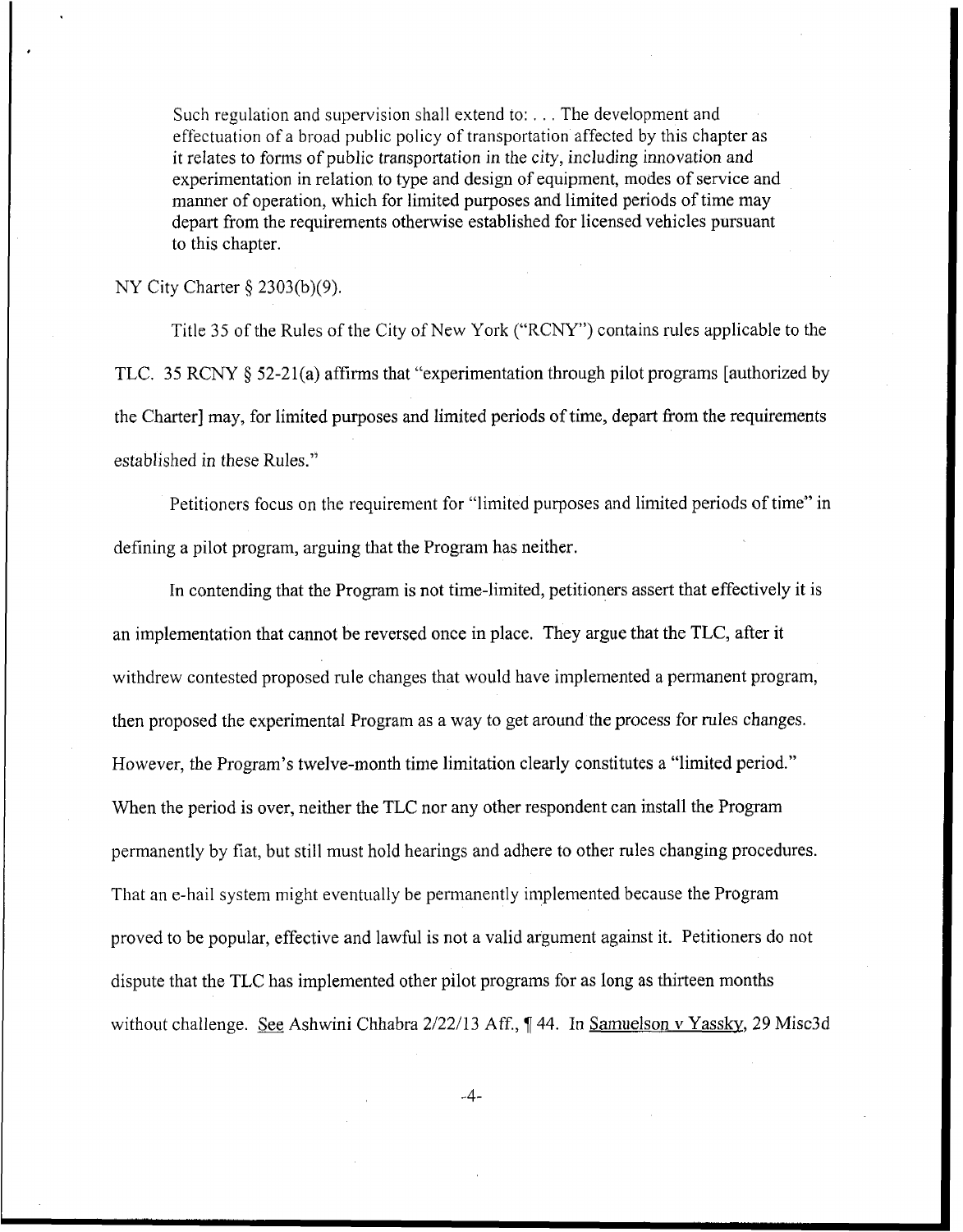840 (Sup Ct, NY County 2010), cited by petitioners in connection with the "limited purposes" prong of the Charter provision, the court approved a twelve-month pilot program.

With respect to "limited purposes," petitioners argue that the Program is unlimited in that it is open to every licensed taxi driver in the city, every passenger in the city, and virtually every geographical area of the city. They cite Samuelson, supra, favorably as the only published case applying NY City Charter **6** 2303(b)(9), because the court upheld a program that was limited to five former bus routes. (The court did not specifically address the meaning of "limited purposes," and neither does the legislative history.) Petitioners, however, are confusing "purposes" and "extent." The extent of'the Program is city-wide, but its purpose is to "test and evaluate smartphone electronic hail applications that can be used to request taxicab service." Program Resolution at 1. The purpose is limited in that it contains nothing permanent or mandatory. Any experiment to determine whether an e-hail program will work in New York City would require extensive participation to determine, for example, effects on street-hail availability and whether there would be sufficient numbers of participating taxi drivers to meet demand.

For these reasons, TLC's designation of the Program as a "pilot program" within the meaning of the Charter and RCNY is upheld. Accordingly, petitioners' third cause of action is denied.

In their first cause of action petitioners contend that the Program violates NYC Admin. Code § 19-511(a) in that it does not license app providers, which are analogous to base station operators. Section 19-5 1 l(a) provides: "The commission shall require licenses for the operation of two-way radio or other communications systems used for dispatching or conveying

*-5-*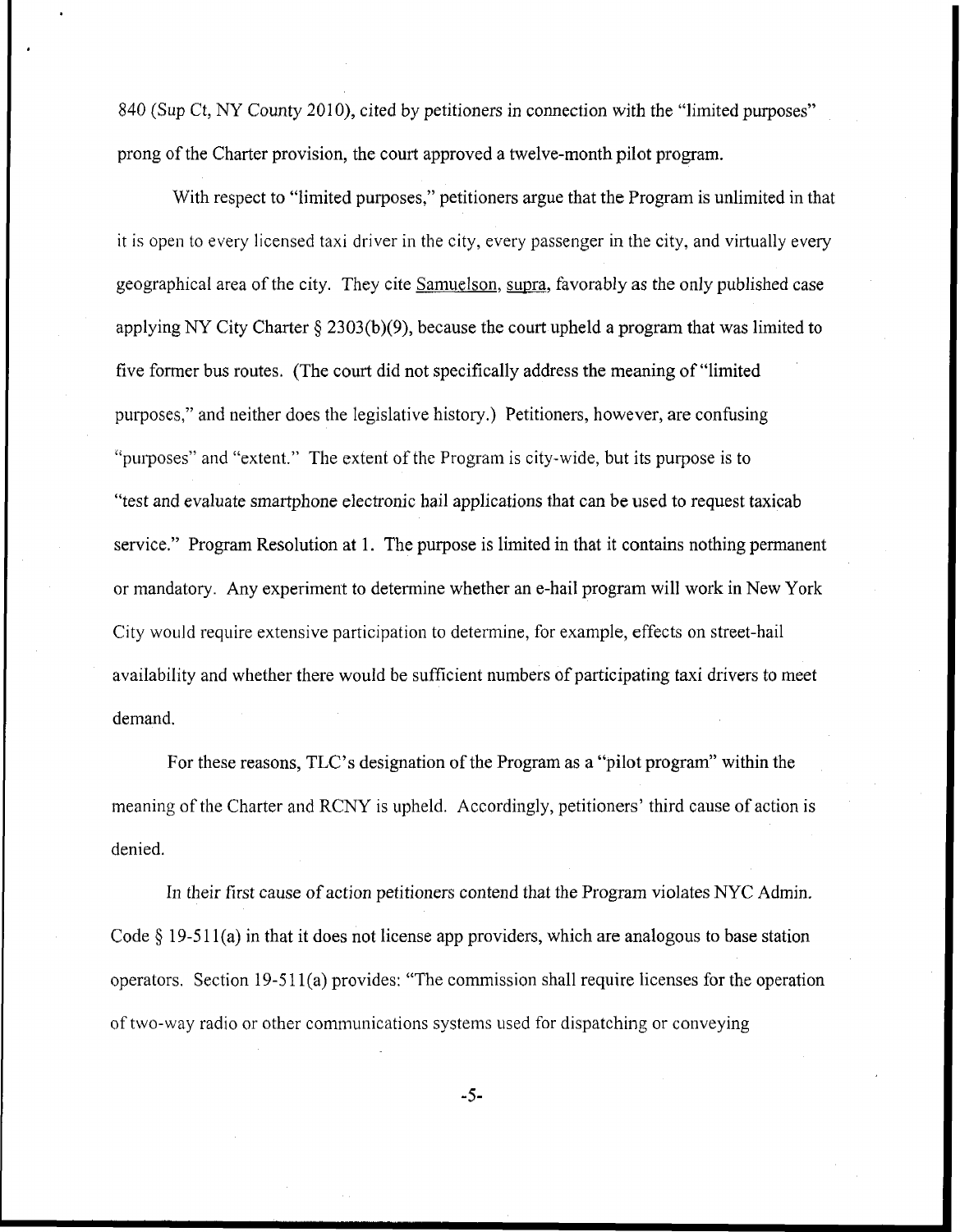information to drivers of licensed vehicles . . . and shall require licenses for base stations, upon such terms as it deems advisable. . . ." (Petitioners approvingly cite a TLC ruling that a license for a base station satisfies the licensing requirement for an e-hail "communications system." See Reply Memorandum of Law at 8, **n** 6; TLC Industry Notice #11-16, July 18,201 1.)

This provision of the New York City Administrative Code is not per se one of the rules from which respondents may "depart from" pursuant to NY City Charter *5* 2303(a) ("may depart from the requirements otherwise established. . . pursuant to *this chapter)* or *35* RCNY 6 **52-**  2 1 (a) (may "depart from the requirements established in *these Rules")* (emphases added). However, the TLC has been given the authority to issue and set the conditions of licenses *(5* 19- *5* 1 l[a], supra "[upon such terms as it deems advisable"]; 35 RCNY *5* 52-03) and it has done so with respect to base station operators, for example, in 35 RCNY 5 **59B-04** et seq. Thus, the Administrative Code requires the TLC to issue licenses, a requirement which may not be waived, but the TLC sets the license conditions, which may be "departed from."

In the Program the TLC proposes to issue temporary "authorizations" pursuant to a thirty-two page Memorandum of Understanding ("MOU") that repeats many of the requirements (such as insurance and bonding) for a license, but differs in certain respects including as to term. The renewable term for a base station license is three years (35 RCNY  $\delta$  59B-06[a][1]), while the MOU authorization is for one year only and is terminable by the TLC without cause.

To compel the TLC to issue licenses for a full three years would be to defeat the purpose of an otherwise lawful pilot program, and, indeed, lend support to petitioners' own argument that the Program was intended to be permanent. The use of the term "authorization" in the MOU rather than "license," so as to avoid confusion as to what the MOU was granting, is a negligible

**-6-**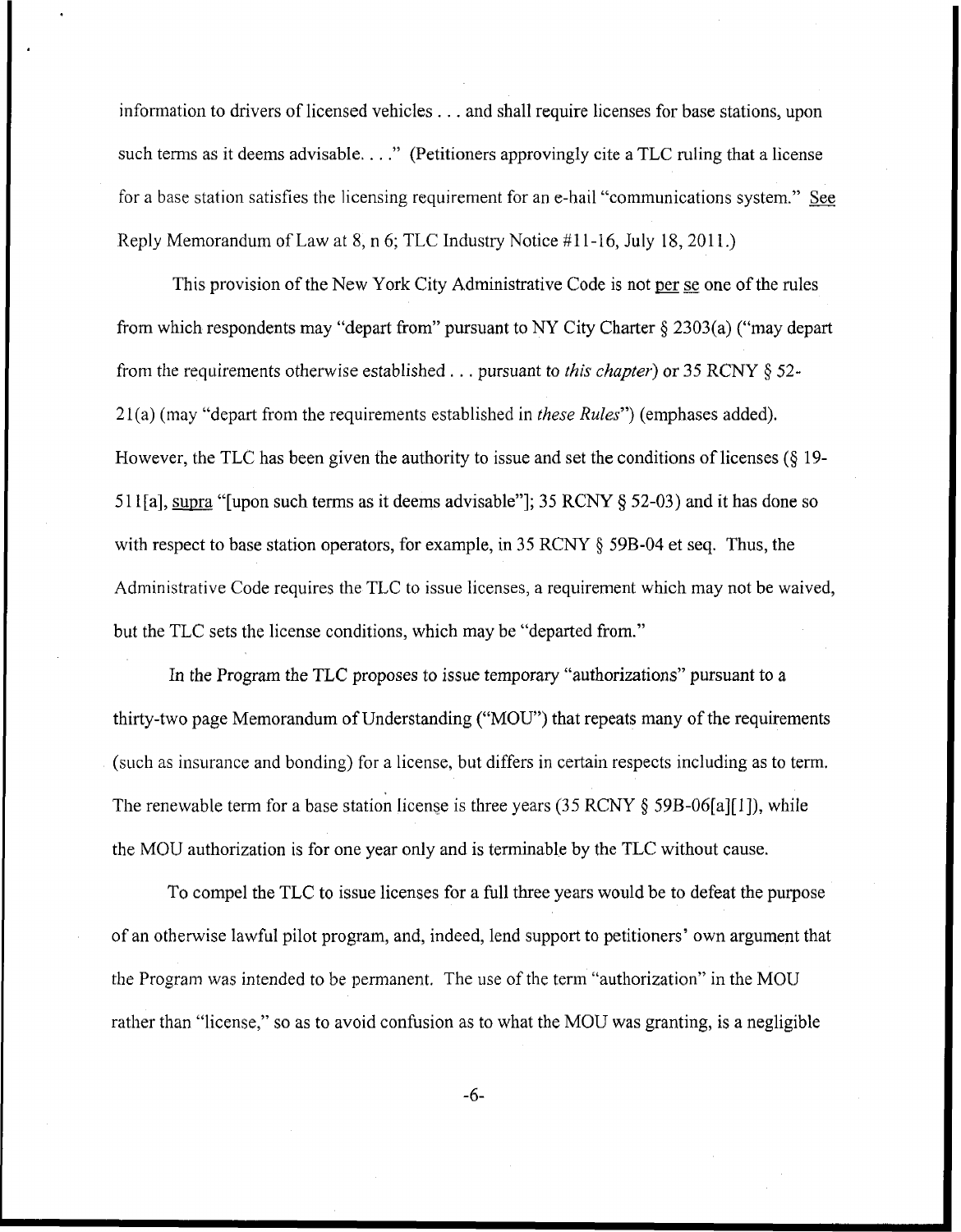difference that is not sufficient to defeat the Program. Here, the authorization functions as a temporary, limited license, which of course is appropriate for a pilot program. Accordingly, petitioners' first cause of action fails.

And also, accordingly, respondents are permitted temporarily to waive the provision of 35 RCNY § 54-14 prohibiting the use of electronic devices while operating vehicles, since the rule is one that TLC may "depart" from in a pilot program. See  $35$  RCNY  $\S$   $52-21$ (a), supra. Petitioners complain that taxi drivers' use of the "one touch" e-hail system will distract them and cause accidents, but neglect to point out that their own drivers are permitted to use such devices already, in addition to phones and two-way radios.

In their second cause of action petitioners contend that the Program violates NYC Admin. Code § 19-507(a)(2), which prohibits drivers from refusing "without justifiable grounds, to take any passenger or prospective passenger to any destination within the city." Petitioners argue that because a driver is free to accept or not accept an e-hail notification on the driver's smartphone, he or she can be selective about which passengers to pick up. Also, they argue that the driver can cancel an e-hail acceptance upon seeing the prospective passenger or upon seeing a "more attractive-looking" passenger.

In fact, at least on its face, the Program appears better aimed at avoiding discriminatory passenger selection. The driver must accept an e-hail without knowing the passenger's identity or destination. If the driver cancels the acceptance, the incident has been recorded so that a potential passenger complaint can be better investigated. In any event, one of the purposes of a pilot program such as this is to determine in real-world conditions whether discriminatory passenger selection will increase, decrease or remain the same under an e-hail program.

-7-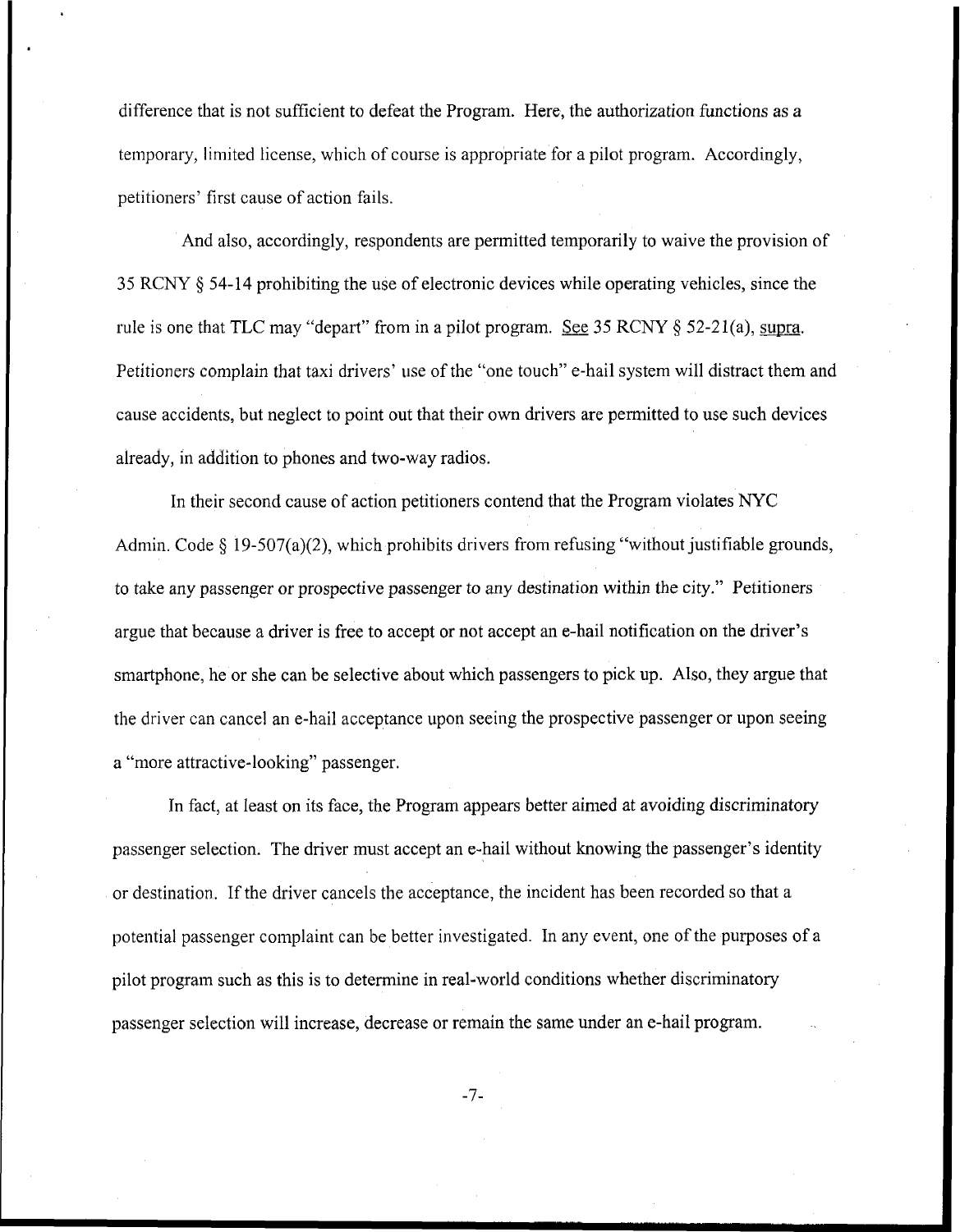Accordingly, the second cause of action is denied.

In their fourth cause of action petitioners contend respondents violated Chapter 45 of the New York City Charter, the City Administrative Procedure Act ("CAPA"). *NY* City Charter **fi I043** provides, "No agency shall adopt a rule except pursuant to this section," which prescribes procedures for such adoptions.

This Court has already found that the Program is a valid pilot program. Such programs do not require "rule" changes to be put into effect because 35 RCNY **8** 52-2 1 (a) authorizes departures from rules. Petitioners' citation of Singh v Taxi & Limousine Commn,, 282 **AD2d**   $368$  ( $1<sup>st</sup>$  Dept 2001) does not alter the extension of that finding to this cause of action. In Singh, the TLC sought to shorten the grace period for the renewal of an operator's license from six months to thirty days after the license expired. The court found: "The policy change, which materially affected the rights of all such licensees equally and without exception, effectively amounted to the adoption of a new 'rule.'" See also Miah v Taxi & Limousine Commn., 306 AD2d 203 (1" Dept 2001) (policy was deemed a rule when it "was intended *to* be applied generally to all cab drivers seeking renewal of their taxi drivers' licenses, without regard to individual circumstances or mitigating factors, and it is indisputable that it materially affected the rights of all such licensees equally and without exception.") The Program, which is limited in time and in which drivers participate at their own option, does not fall within these definitions of "rule." Accordingly, the fourth cause of action is denied.

In their fifth cause of action petitioners contend that respondents acted arbitrarily and capriciously in failing to comply with TLC procedures for initiating pilot programs. (After this proceeding commenced, the TLC amended the Program Resolution in response to several of

-8-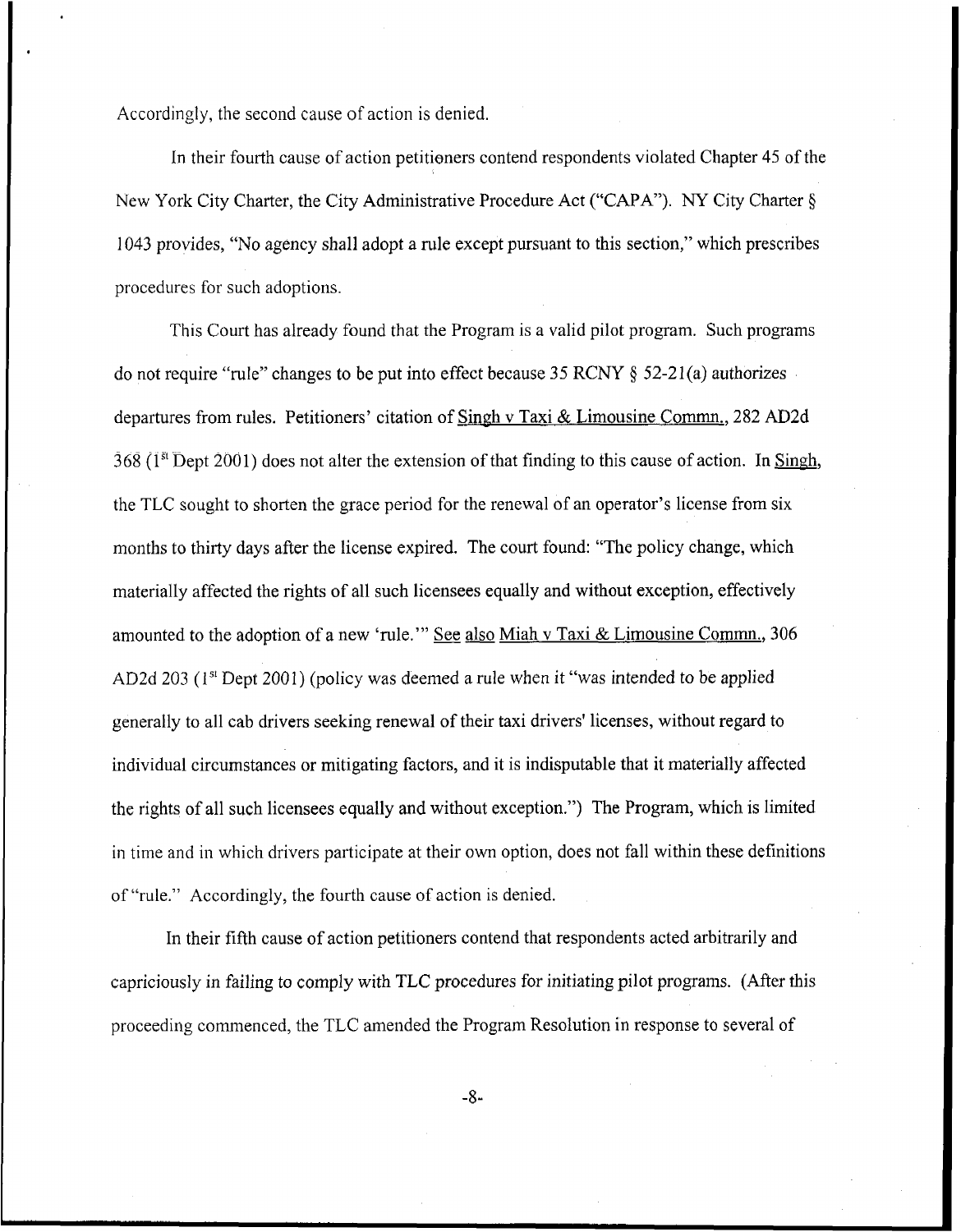petitioners' objections in connection with these procedures.) With respect to pilot program proposals, 35 RCNY **8** 52-24 et seq establishes guidelines aimed at ensuring the thoroughness of the submission and of its review. Respondents counter that, since the TLC itself originated the proposal, the proposal was sufficiently well known to satisfy the purpose of these guidelines.

An administrative agency, "acting pursuant to its authority and within the orbit of its expertise, is entitled to deference  $\dots$  " Partnership 92 LP & Bld. Mgt. Co. Vv State of N.Y. Div. of Hous. & Community Renewal, 46 AD3d 425,429 (1'' Dept **2007), affd** 11 NY3d 859 (2008). The TLC's conclusion that it had sufficient information to evaluate the proposed Program was not arbitrary or capricious. Accordingly, the fifth cause of action is denied.

In their sixth cause of action petitioners allege violations of SEQRA and CEQR, supra, by failing to conduct a review of the potential environmental impacts of the Program. Petitioners have demonstrated that they have standing by alleging they would be affected by potential environmental harms such as increased traffic. See Committee to Preserve Brighton Beach and Manhattan Beach, Inc. v Planning Commn. of the City of New York, 259 AD2d 26 (1<sup>st</sup> Dept 1992).

Under both New York State and City law, "No agency involved in an action may undertake, fund or approve the action until it has complied with the provisions of SEQRA." 6 NYCRR *5* **6** 17.3(a). Pursuant to 6 NYCRR *6* 617.2(b) "actions" include:

(1) projects or physical activities, such as construction or other activities that may affect the environment by changing the use, appearance or condition of any natural resource or structure . . . :

(2) agency planning and policy making activities that may affect the environment

-9-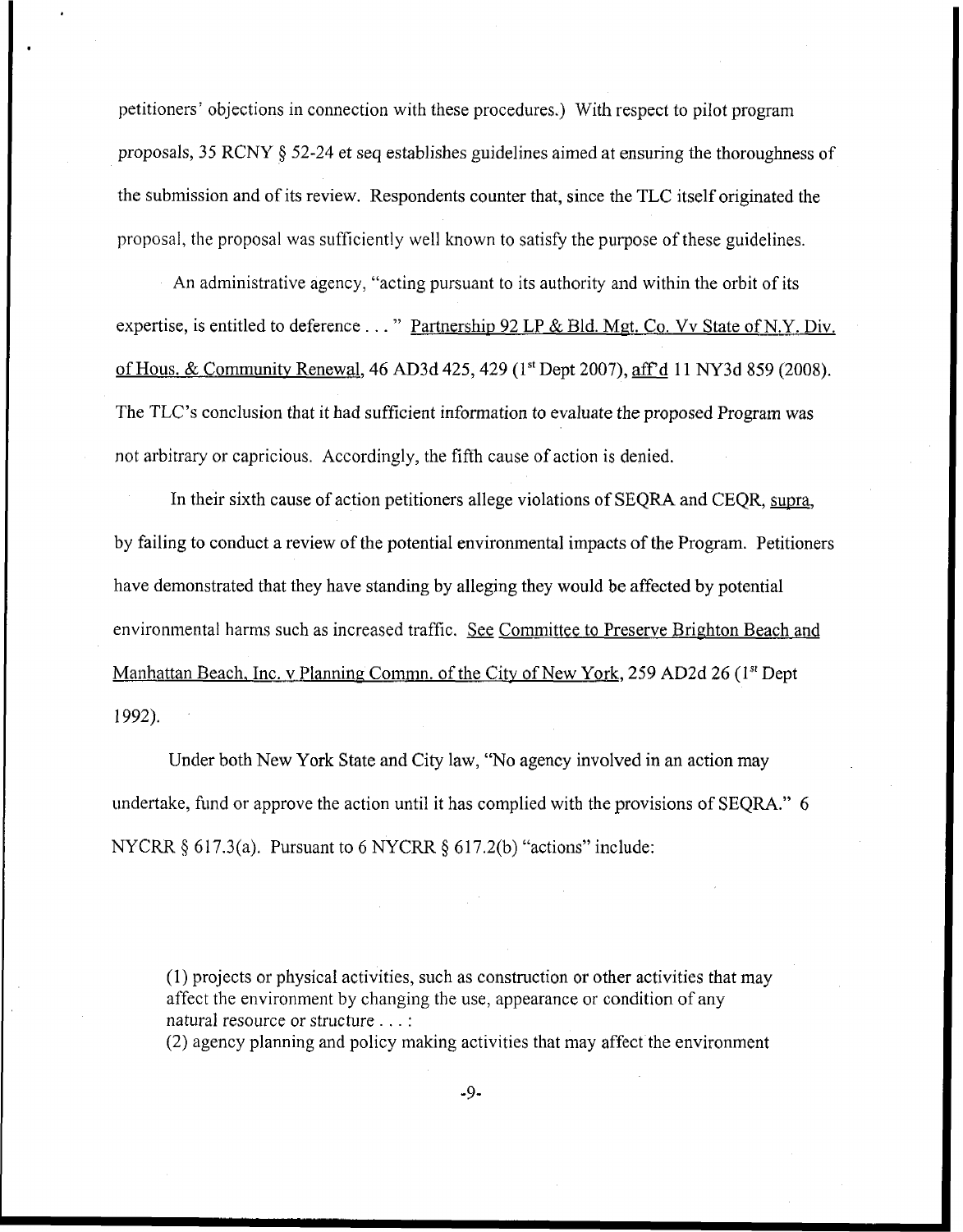and commit the agency to a definite course of future decisions; (3) adoption of agency rules, regulations and procedures, including local laws, codes, ordinances, executive orders and resolutions that may affect the environment; and (4) any combinations of the above.

The twelve-month Program arguably falls within subsection three, "adoption of agency . . . resolutions that may affect the environment." Once it is found that an action exists, the agency must make a determination as to whether it is a Type I or Unlisted action that requires an Environmental Impact Statement, or a Type **11** action, which does not. The statute's nonexhaustive list of Type I actions includes land use or resource management plans, changes in zoning, acquisition or transfer of more than 100 acres of property, and construction of or additions to certain buildings. *6* NYCRR *6* 617.4(b)(l through 9). "Unlisted" activities encompass activities affecting agricultural zones, historic sites, or parkland or open space. 6 NYCRR  $\S 617.4(b)(8)$  through 10). The Program does not implicate any of these enumerated Type I or Unlisted actions. In deciding whether an action implicates a non-enurnerated activity, SEQRA requires the agency to consider a number of other criteria listed in 6 NYCRR 6  $617.7(c)(1)(i)$  through xii). Of possible relevance, the criteria include such factors as "substantial" adverse change . . . in traffic or noise levels" (i), or "the creation of a hazard to human health" (vii).

There is no indication that the Program will have such effects. Petitioners' two experts' affidavits contending that the prospective Program will have substantial environmental impacts is undercut by their failure to make any mention of evidence already available  $-$  the unrestricted use by petitioners' fleets of e-hail applications since May 2011 (Petition, 148).

Since it is not a Type I or Unlisted action, the Program falls within Type I1 actions not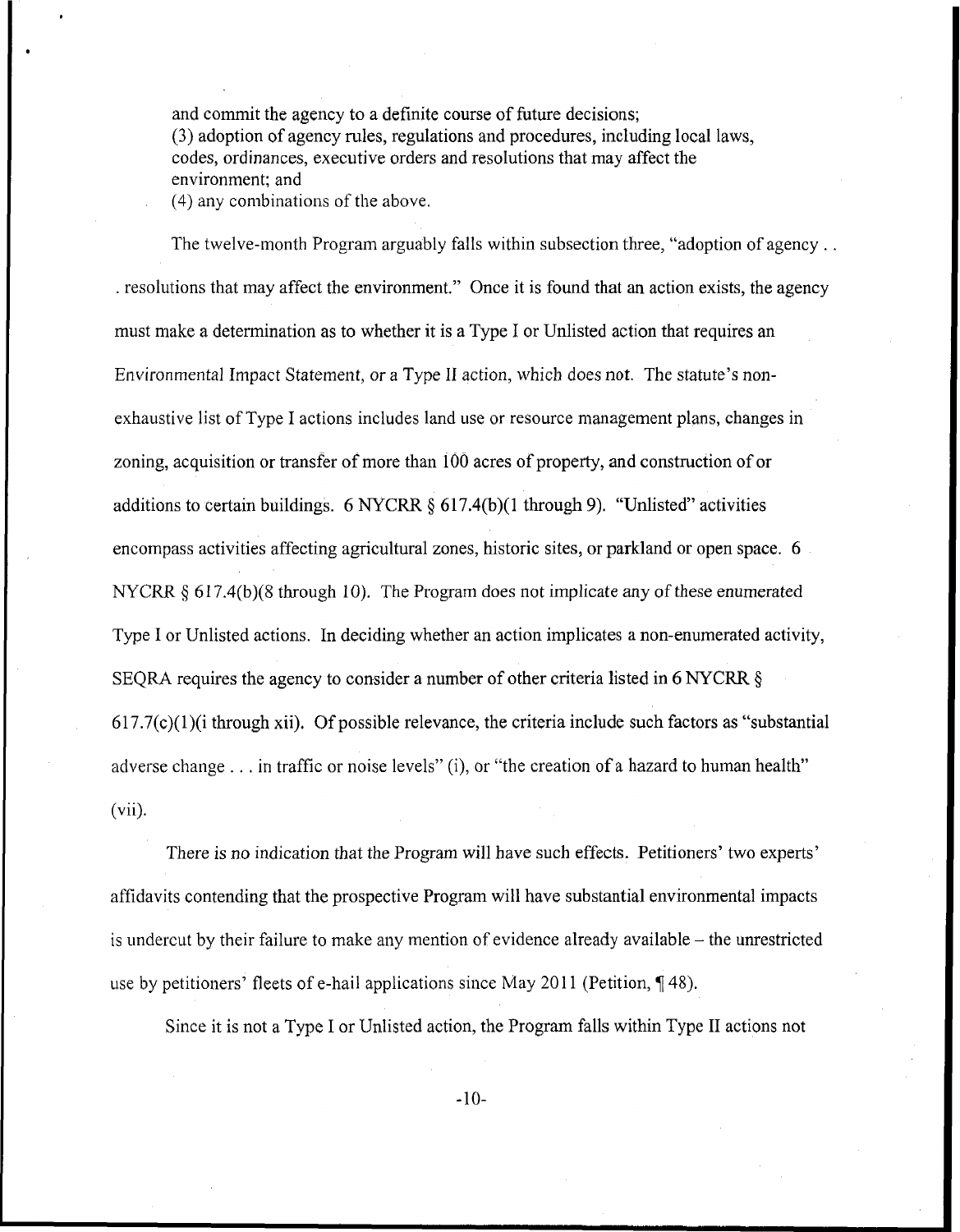subject to review under SEQRA. See Civic Assn. of Utopia Estates, Inc. v City of New York, I75 Misc2d 779, 782 (Sup Ct, Queens County 1998) (b'[C]ase law does not compel the conclusion that a formal declaration of action Type is required in cases where, as here, the action is clearly a Type II action and not subject to SEQRA review."), aff'd 258 AD2d 650 (2d Dept 1999). Accordingly, the sixth cause of action is denied.

**In** their seventh cause of action petitioners contend that the Program violates New York City Human Rights Law  $\S 8-107(4)$ , which prohibits discrimination on the basis of age. Petitioner Arthur Harris is an elderly person who states that he does not own a smartphone and docs not intend to purchase one, and fears that as a result of the Program there will be fewer taxis available for street hails.

This section of the Human Rights Law pertaining to public accommodations applies to "any person, being the owner, lessee, proprietor, manager, superintendent, agent or employee of any place or provider of public accommodation . . ." The TLC is not a place or provider of public accommodations, however, but a governmental entity that licenses and regulates such providers. In Noel v New York City Taxi & Limousine Commn., 687 F3d 63, 72 (2d Cir 2012), the court found that, for purposes of the Americans with Disabilities Act, "the TLC [did] not violate the ADA by licensing and regulating a private taxi industry that fail[ed] to afford meaningful access to passengers with disabilities." Petitioners argue to include the TLC as a "manager or superintendent" within the list defining "person," above, but cite no case law supporting their position.

In any event, there is no clear evidence that the Program will have a potential disparate impact on the elderly. **A** national poll cited by petitioners' expert, which shows a smaller

-1 1-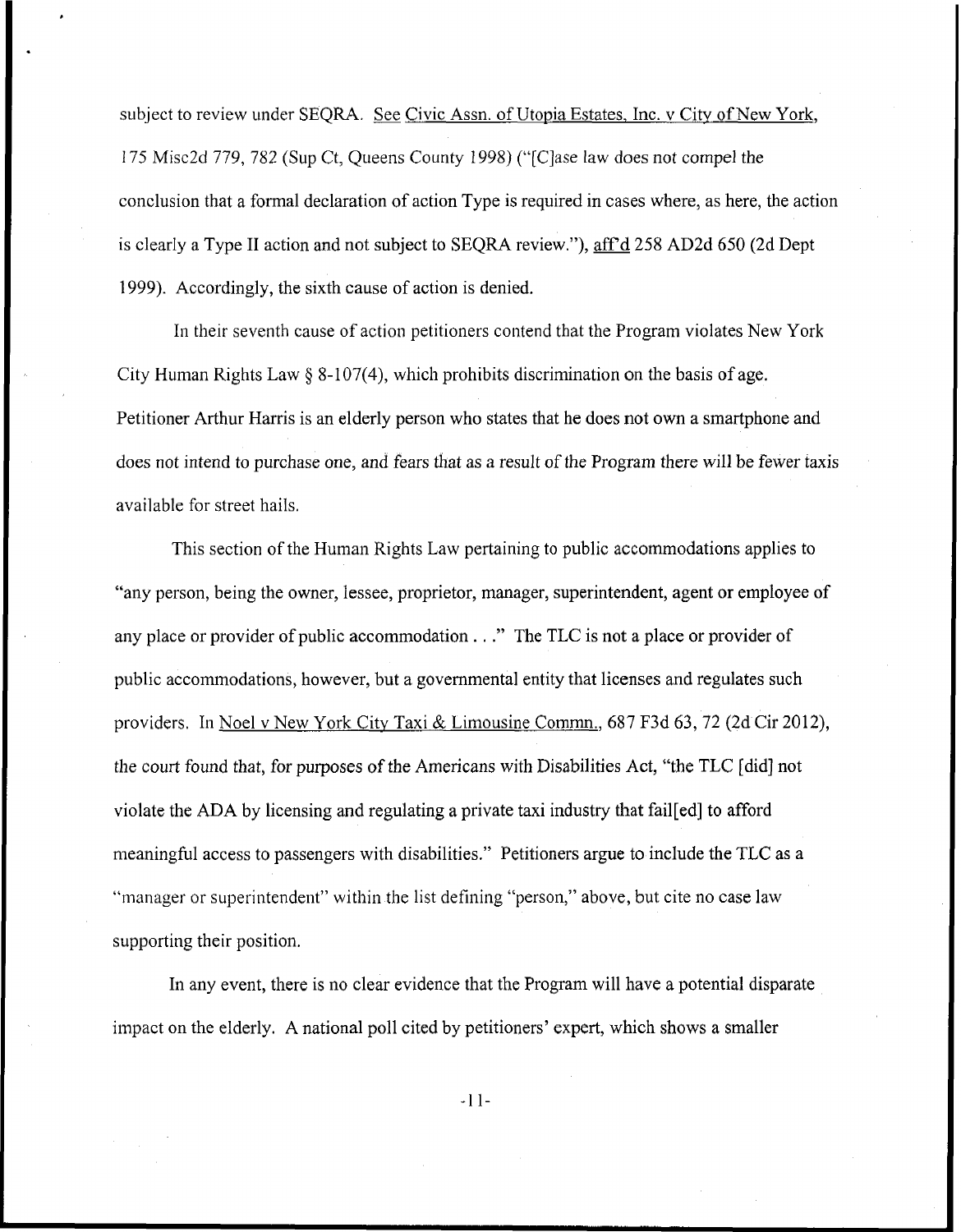percentage of smartphone ownership by the elderly, may not accurately reflect the situation in New York City. And as more uses are found for smartphones (such as is reflected in the worldwide growth of e-hail applications), more people might come to use them. **A** possible beneficial effect upon the elderly is the potential ability to more efficiently locate an available taxi, reducing time spent standing or walking.

In addition to asserting these seven specific causes of action, petitioners devote much argument in the petition and other papers to the contention that granting medallion taxis the ability to use e-hail apps is impermissible in light of a general legislative intent to limit taxis strictly to street hails in order to avoid taxi unavailability and passenger discrimination. (Petitioners cannot and do not contend that any legislature intended to establish or maintain black cars' economic advantage with respect to new technologies.)

Petitioners point to no statute that directly supports their contention. Medallion taxis have the exclusive right to respond to street hails (NYC Admin. Code *5* 19-502[1]), and black cars may pre-arrange pickups but are prohibited from picking up street hails (NYC Admin. Code  $\frac{5}{2}$  19-507[a][4]). In 1985 the TLC – not the City Council or other legislative body – mandated that medallion taxis were prohibited from using two-way radio communications by March 1987 (TLC Resolution, Feb. 13, 1985), finding that "the problem of taxicab unavailability has been severcly exacerbated by the growth of medallion taxicab radio groups in recent years whose members service radio customers thereby making their taxicab unavailable for street hails." Id.

Even if they could point to a legislative scheme in that context, petitioners have not demonstrated that the 1985 radio-dispatch situation with taxis is sufficiently comparable to the proposed e-hail Program so that the same problems of taxi unavailability and passenger

-12-